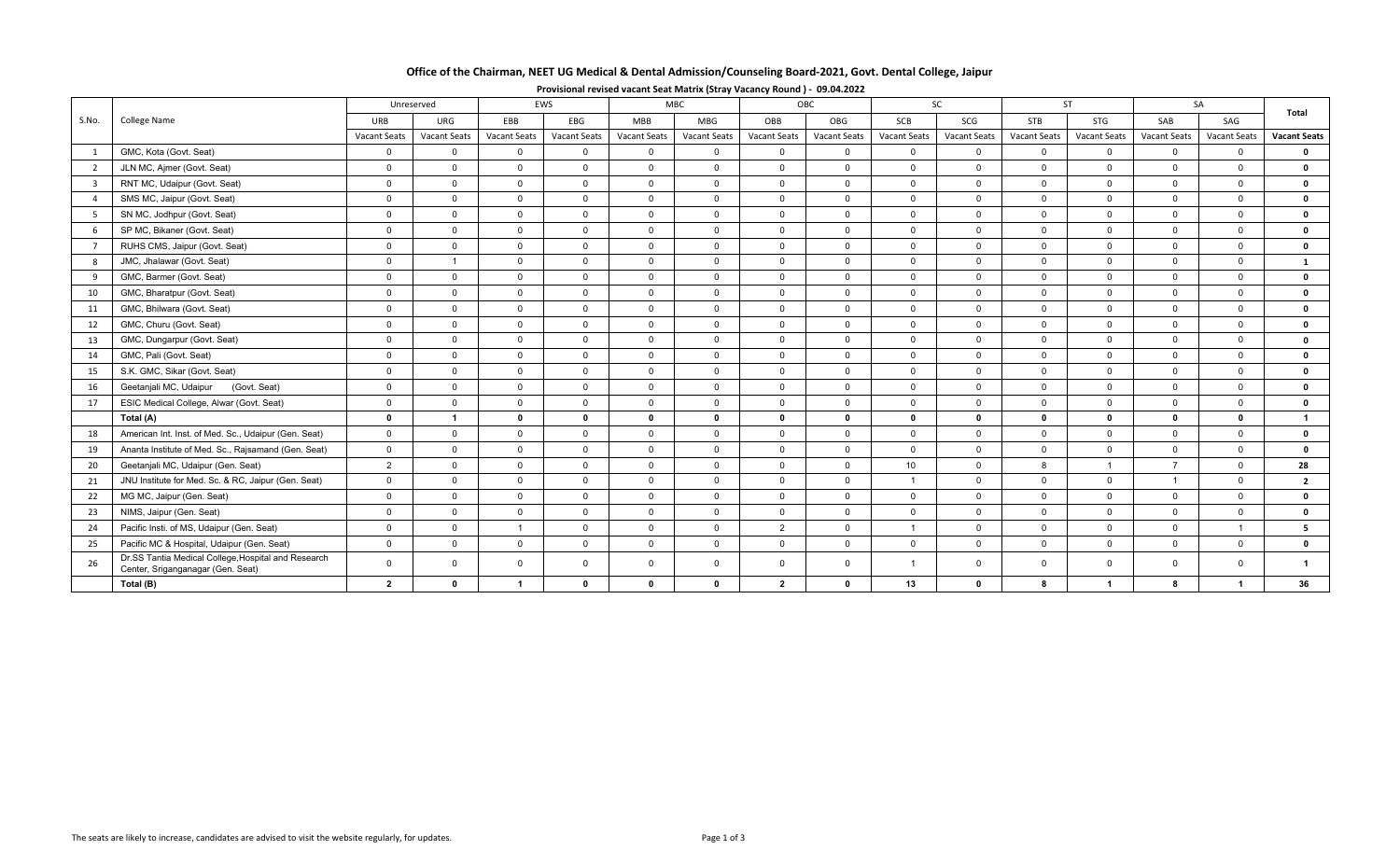|    |                                                                                           |                         | Unreserved     |                | <b>EWS</b>          |                | <b>MBC</b>     |                | <b>OBC</b>     |                     | <b>SC</b>    |              | <b>ST</b>           |                     | SA                  | Total               |
|----|-------------------------------------------------------------------------------------------|-------------------------|----------------|----------------|---------------------|----------------|----------------|----------------|----------------|---------------------|--------------|--------------|---------------------|---------------------|---------------------|---------------------|
| Ó. | <b>College Name</b>                                                                       | URB                     | URG            | EBB            | EBG                 | <b>MBB</b>     | MBG            | OBB            | OBG            | SCB                 | SCG          | <b>STB</b>   | STG                 | SAB                 | SAG                 |                     |
|    |                                                                                           | <b>Vacant Seats</b>     | Vacant Seats   | Vacant Seats   | <b>Vacant Seats</b> | Vacant Seats   | Vacant Seats   | Vacant Seats   | Vacant Seats   | <b>Vacant Seats</b> | Vacant Seats | Vacant Seats | <b>Vacant Seats</b> | <b>Vacant Seats</b> | <b>Vacant Seats</b> | <b>Vacant Seats</b> |
|    | RUHS CMS, Jaipur (Mgmt. Seat)                                                             | $\mathbf 0$             | $\overline{0}$ | $\mathbf 0$    | $\mathbf 0$         | $\overline{0}$ | $\mathbf{0}$   | $\mathbf{0}$   | $\mathbf{0}$   | $\mathbf 0$         | $\mathbf{0}$ | $\mathbf{0}$ | $\mathbf{0}$        | $\overline{0}$      | $\mathbf{0}$        | $\mathbf{0}$        |
|    | JMC, Jhalawar (Mgmt. Seat)                                                                | $\mathbf 0$             | $\Omega$       | $\overline{0}$ | $\mathbf 0$         | $\overline{0}$ | $\mathbf{0}$   | $\Omega$       | $\Omega$       | $\Omega$            | $\Omega$     | $\mathbf 0$  | $\Omega$            | $\Omega$            | $\Omega$            | $\mathbf 0$         |
|    | GMC, Barmer (Mgmt. Seat)                                                                  | $\overline{0}$          | $\overline{0}$ | $\overline{0}$ | $\overline{0}$      | $\overline{0}$ | $\overline{0}$ | $\mathbf 0$    | $\mathbf 0$    | $\mathbf 0$         | $\mathbf 0$  | $\mathbf 0$  | $\mathbf 0$         | $\overline{0}$      | $\overline{0}$      | $\mathbf 0$         |
|    | GMC, Bharatpur (Mgmt. Seat)                                                               | $\overline{0}$          | $\overline{0}$ | $\overline{0}$ | $\overline{0}$      | $\overline{0}$ | $\overline{0}$ | $\overline{0}$ | $\mathbf 0$    | $\Omega$            | $\Omega$     | $\Omega$     | $\mathbf 0$         | $\overline{0}$      | $\mathbf{0}$        | $\mathbf 0$         |
|    | GMC, Bhilwara (Mgmt. Seat)                                                                | $\mathbf 0$             | $\overline{0}$ | $\mathbf 0$    | $\mathbf 0$         | $\mathbf 0$    | $\mathbf 0$    | $\mathbf 0$    | $\mathbf 0$    | $\mathbf 0$         | $\mathbf 0$  | $\mathbf 0$  | $\mathbf 0$         | $\overline{0}$      | $\overline{0}$      | $\mathbf 0$         |
|    | GMC, Churu (Mgmt. Seat)                                                                   | $\overline{0}$          | $\overline{0}$ | $\overline{0}$ | $\mathbf 0$         | $\overline{0}$ | $\overline{0}$ | $\mathbf 0$    | $\mathbf 0$    | $\overline{0}$      | $\mathbf 0$  | $\mathbf 0$  | $\mathbf 0$         | $\overline{0}$      | $\overline{0}$      | $\mathbf{0}$        |
|    | GMC, Dungarpur (Mgmt. Seat)                                                               | $\mathbf{0}$            | $\Omega$       | $\overline{0}$ | $\mathbf 0$         | $\overline{0}$ | $\mathbf{0}$   | $\Omega$       | $\Omega$       | $\Omega$            | $\mathbf{0}$ | $\mathbf{0}$ | $\mathbf{0}$        | $\overline{0}$      | $\mathbf{0}$        | $\mathbf{0}$        |
|    | GMC, Pali (Mgmt. Seat)                                                                    | $\mathbf 0$             |                | $\overline{0}$ | $\overline{0}$      | $\overline{0}$ | $\overline{0}$ | $\mathbf 0$    | $\mathbf 0$    | $\overline{0}$      | $\mathbf 0$  | $\mathbf 0$  | $\mathbf 0$         | $\overline{0}$      | $\overline{0}$      | $\overline{1}$      |
|    | S.K. GMC, Sikar (Mgmt. Seat)                                                              | $\mathbf 0$             | $\overline{0}$ | $\mathbf 0$    | $\mathbf 0$         | $\overline{0}$ | $\overline{0}$ | $\mathbf 0$    | $\mathbf 0$    | $\mathbf 0$         | $\mathbf 0$  | $\mathbf 0$  | $\mathbf 0$         | $\overline{0}$      | $\overline{0}$      | $\mathbf 0$         |
|    | American Int. Inst. of Med. Sc., Udaipur (Mgmt. Seat)                                     | $\overline{0}$          | $\overline{0}$ | $\mathbf 0$    | $\mathbf 0$         | $\overline{0}$ | $\overline{0}$ | $\mathbf 0$    | $\Omega$       | $\Omega$            | $\Omega$     | $\mathbf 0$  | $\mathbf 0$         | $\overline{0}$      | $\mathbf{0}$        | $\mathbf{0}$        |
|    | Ananta Institute of Med. Sc., Rajsamand (Mgmt. Seat)                                      | $\mathbf{0}$            | $\overline{0}$ | $\overline{0}$ | $\mathbf 0$         | $\overline{0}$ | $\mathbf{0}$   | $\mathbf 0$    | $\mathbf 0$    | $\Omega$            | $\Omega$     | $\mathbf{0}$ | $\mathbf{0}$        | $\overline{0}$      | $\Omega$            | $\mathbf 0$         |
|    | Geetanjali MC, Udaipur (Mgmt. Seat)                                                       | $\overline{0}$          | $\overline{0}$ | $\mathbf 0$    | $\mathbf 0$         | $\mathsf{O}$   | $\mathbf 0$    | $\mathbf 0$    | $\mathbf 0$    | $\mathbf 0$         | $\mathbf 0$  | $\mathbf 0$  | $\mathbf 0$         | $\overline{0}$      | $\mathbf{0}$        | $\mathbf 0$         |
|    | JNU Institute for Med. Sc. & RC, Jaipur (Mgmt. Seat)                                      | $\overline{0}$          | $\Omega$       | $\mathbf 0$    | $\mathbf 0$         |                | $\mathbf{0}$   | $\mathbf 0$    | $\Omega$       | $\Omega$            | $\mathbf 0$  | $\mathbf 0$  | $\mathbf 0$         | $\overline{0}$      | $\Omega$            | $\mathbf{1}$        |
|    | MG MC, Jaipur (Mgmt. Seat)                                                                | $\overline{0}$          | $\overline{1}$ | $\overline{0}$ | $\mathbf 0$         | $\overline{0}$ | $\mathbf{0}$   | $\mathbf 0$    | $\mathbf 0$    | $\mathbf 0$         | $\mathbf{0}$ | $\mathbf{0}$ | $\mathbf{0}$        | $\overline{0}$      | $\mathbf{0}$        | $\overline{1}$      |
|    | NIMS, Jaipur (Mgmt. Seat)                                                                 | $\mathbf 0$             | $\overline{0}$ | $\mathbf 0$    | $\mathbf 0$         | $\mathbf 0$    | $\overline{0}$ | $\overline{0}$ | $\mathbf 0$    | $\overline{0}$      | $\mathbf 0$  | $\mathbf 0$  | $\mathbf 0$         | $\overline{0}$      | $\overline{0}$      | $\mathbf 0$         |
|    | Pacific Insti. of MS, Udaipur (Mqmt. Seat)                                                | $\mathbf{3}$            | $\overline{0}$ | $\overline{1}$ | $\overline{0}$      | $\overline{0}$ | $\overline{0}$ | $\overline{2}$ |                | $\overline{1}$      | 2            | $\mathbf 0$  | $\mathbf 0$         | $\overline{0}$      | $\overline{0}$      | 10                  |
|    | Pacific MC & Hospital, Udaipur (Mgmt. Seat)                                               | $\overline{0}$          | $\overline{0}$ | $\overline{0}$ | $\overline{0}$      | $\mathbf 0$    | $\overline{0}$ | $\mathbf 0$    | $\mathbf 0$    | $\mathbf{0}$        | $\mathbf 0$  | $\mathbf 0$  | $\mathbf 0$         | $\overline{0}$      | $\mathbf{0}$        | $\mathbf{0}$        |
|    | Dr.SS Tantia Medical College, Hospital and Research<br>Center, Sriganganagar (Mgmt. Seat) |                         | $\mathbf 0$    | $\overline{1}$ | $\mathbf 0$         | $\mathbf 0$    | $\mathbf{0}$   |                | $\Omega$       | -1                  | $\Omega$     | $\mathbf 0$  | $\mathbf 0$         | $\mathbf 0$         | $\mathbf{0}$        | 4                   |
|    | Total (C)                                                                                 | $\overline{\mathbf{4}}$ | $\overline{2}$ | $\overline{2}$ | $\mathbf 0$         | $\mathbf{1}$   | $\mathbf 0$    | $\mathbf{3}$   | $\overline{1}$ | $\mathbf{2}$        | $\mathbf{2}$ | $\mathbf 0$  | $\mathbf 0$         | $\mathbf 0$         | $\mathbf{0}$        | 17                  |
|    | GMC, Kota (NRI Seat)                                                                      | $\overline{0}$          | $\overline{0}$ | $\overline{0}$ | $\overline{0}$      | $\overline{0}$ | $\overline{0}$ | $\mathbf 0$    | $\mathbf 0$    | $\mathbf 0$         | $\mathbf 0$  | $\mathbf 0$  | $\mathbf 0$         | $\overline{0}$      | $\overline{0}$      | $\mathbf 0$         |
|    | JLN MC, Ajmer (NRI Seat)                                                                  | $\overline{0}$          | $\overline{0}$ | $\overline{0}$ | $\mathbf 0$         | $\overline{0}$ | $\overline{0}$ | $\mathbf 0$    | $\Omega$       | $\Omega$            | $\Omega$     | $\mathbf{0}$ | $\mathbf{0}$        | $\overline{0}$      | $\Omega$            | $\mathbf{0}$        |
|    | RNT MC, Udaipur (NRI Seat)                                                                | $\overline{0}$          | $\overline{0}$ | $\mathbf 0$    | $\mathbf 0$         | $\overline{0}$ | $\overline{0}$ | $\mathbf 0$    | $\mathbf 0$    | $\mathbf 0$         | $\mathbf 0$  | $\mathbf 0$  | $\mathbf 0$         | $\overline{0}$      | $\overline{0}$      | $\mathbf 0$         |
|    | RUHS CMS, Jaipur (NRI Seat)                                                               |                         | $\overline{0}$ | $\mathbf 0$    | $\mathbf 0$         | $\mathsf{O}$   | $\mathbf 0$    | $\mathbf 0$    | $\mathbf 0$    | $\mathbf 0$         | $\mathbf 0$  | $\mathsf{O}$ | $\mathsf{O}$        | $\mathsf{O}$        | $\mathbf 0$         | $\overline{1}$      |
|    | JMC, Jhalawar (NRI Seat)                                                                  | $\overline{0}$          | $\overline{0}$ | $\mathbf 0$    | $\mathbf 0$         | $\overline{0}$ | $\mathbf{0}$   | $\Omega$       | $\Omega$       | $\Omega$            | $\mathbf{0}$ | $\mathbf{0}$ | $\mathbf{0}$        | $\overline{0}$      | $\mathbf{0}$        | $\mathbf{0}$        |
|    | GMC, Barmer (NRI Seat)                                                                    | $\overline{0}$          | $\overline{0}$ | $\overline{0}$ | $\mathbf 0$         | $\overline{0}$ | $\overline{0}$ | $\mathbf 0$    | $\Omega$       | $\Omega$            | $\mathbf 0$  | $\mathbf 0$  | $\mathbf 0$         | $\overline{0}$      | $\Omega$            | $\mathbf 0$         |
|    | GMC, Bharatpur (NRI Seat)                                                                 | $\overline{0}$          | $\overline{0}$ | $\mathbf 0$    | $\mathsf 0$         | $\mathbf 0$    | $\mathbf 0$    | $\mathbf 0$    | $\mathbf 0$    | $\mathbf 0$         | $\mathbf 0$  | $\mathbf 0$  | $\mathbf 0$         | $\overline{0}$      | $\overline{0}$      | $\mathbf 0$         |
|    | GMC, Bhilwara (NRI Seat)                                                                  | $\overline{0}$          | $\overline{0}$ | $\overline{0}$ | $\mathbf 0$         | $\overline{0}$ | $\overline{0}$ | $\mathbf 0$    | $\mathbf 0$    | $\mathbf 0$         | $\mathbf 0$  | $\mathbf 0$  | $\mathbf 0$         | $\overline{0}$      | $\overline{0}$      | $\mathbf 0$         |
|    | GMC, Churu (NRI Seat)                                                                     | $\overline{0}$          | $\overline{0}$ | $\overline{0}$ | $\mathbf 0$         | $\mathsf{O}$   | $\mathbf 0$    | $\mathbf 0$    | $\mathbf 0$    | $\mathbf{0}$        | $\mathbf{0}$ | $\mathbf{0}$ | $\mathbf{0}$        | $\overline{0}$      | $\mathbf{0}$        | $\mathbf{0}$        |
|    | GMC, Dungarpur (NRI Seat)                                                                 | $\overline{0}$          | $\overline{0}$ | $\mathbf 0$    | $\mathbf 0$         | $\overline{0}$ | $\overline{0}$ | $\mathbf 0$    | $\mathbf 0$    | $\mathbf 0$         | $\mathbf 0$  | $\mathbf 0$  | $\mathbf 0$         | $\overline{0}$      | $\overline{0}$      | $\mathbf 0$         |
|    | GMC, Pali (NRI Seat)                                                                      | $\overline{0}$          | $\Omega$       | $\Omega$       | $\overline{0}$      | $\overline{0}$ | $\Omega$       | $\Omega$       | $\Omega$       | $\Omega$            | $\Omega$     | $\Omega$     | $\Omega$            | $\mathbf{0}$        | $\mathbf{0}$        | $\mathbf{0}$        |
|    |                                                                                           |                         |                |                |                     |                |                |                |                |                     |              |              |                     |                     |                     |                     |

 S.K. GMC, Sikar (NRI Seat) 00000000000000 **0 Total (D) 100000000000001**

│ 7 | 3 | 3 0 1 5 1 1 1 1 55

**Provisional revised vacant Seat Matrix (Stray Vacancy Round ) ‐ 09.04.2022**

S.No.

27

28

29

30

31

32

33

34

35

36

37

38

39

40

41

42

43

44

45

46

47

48

49

50

51

52

53

54

55

56

**Total**